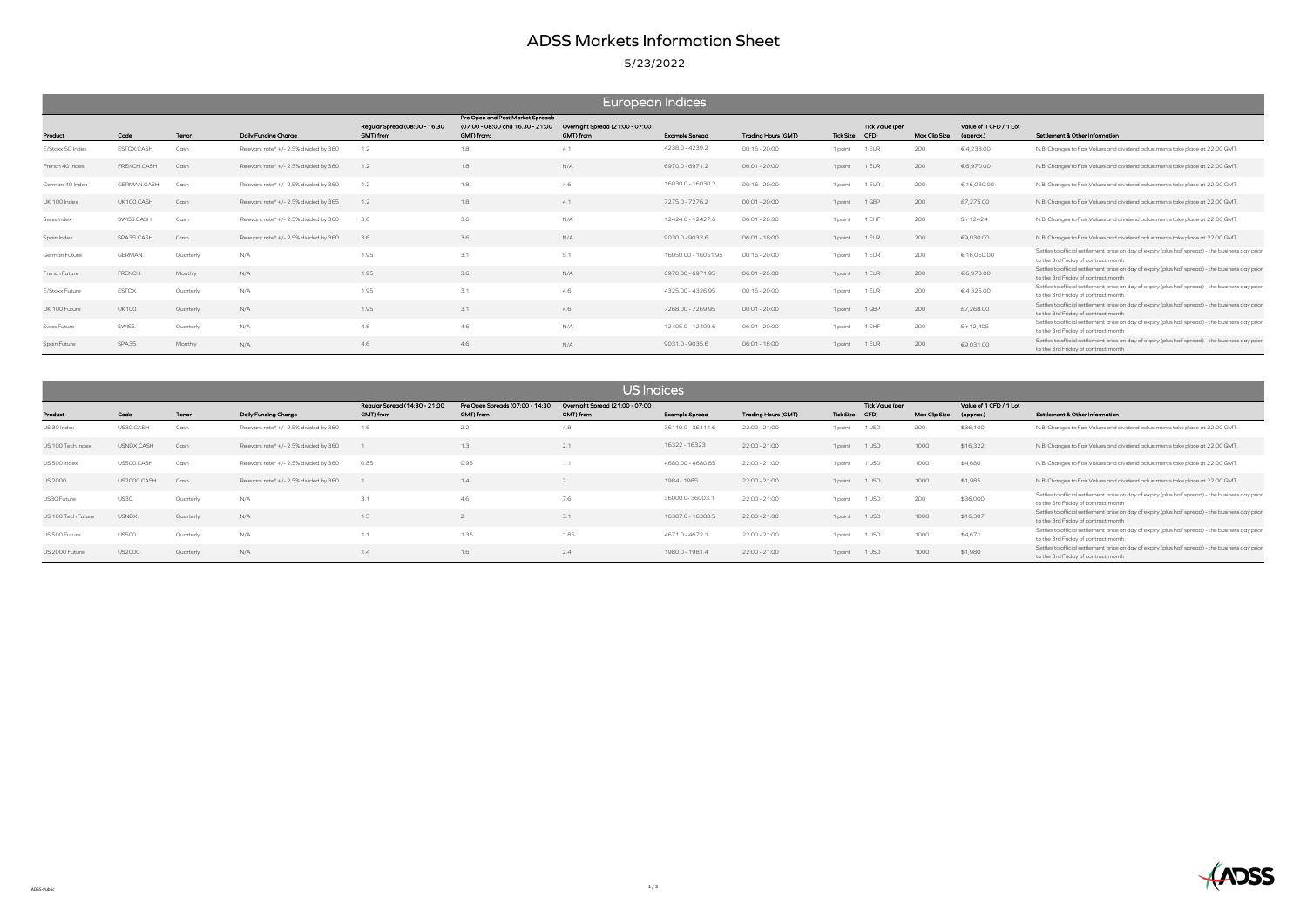## ADSS Markets Information Sheet

5/23/2022

|                                 | Other Indices |           |                                        |                    |                       |                                                |                 |         |                        |           |                                                                                                                                                                                                |  |  |  |
|---------------------------------|---------------|-----------|----------------------------------------|--------------------|-----------------------|------------------------------------------------|-----------------|---------|------------------------|-----------|------------------------------------------------------------------------------------------------------------------------------------------------------------------------------------------------|--|--|--|
|                                 |               |           |                                        |                    |                       |                                                | Tick Value (per |         | Value of 1 CFD / 1 Lot |           |                                                                                                                                                                                                |  |  |  |
| Product                         | Code          | Tenor     | Daily Funding Charge                   | Spread             | <b>Example Spread</b> | Trading Hours (GMT)                            | Tick Size CFD)  |         | Max Clip Size          | (approx.) | Settlement                                                                                                                                                                                     |  |  |  |
| Chinese Index $(\frac{4}{3})^*$ | CHINA\$.      | Monthly   | N/A                                    | 6.6                | 15520.0 - 15526.6     | 01:01 - 08:30, 09:01 - 20:45                   | 1 point         | 1 USD   | 100                    | \$15,520  | Settles to official settlement price on day of expiry (plus half spread) - the 3rd last business<br>day of the contract month.                                                                 |  |  |  |
| Indian Index $(\$)^*$           | INDIA\$.      | Monthly   | N/A                                    | 5.6                | 18200.0 - 18205.6     | 01:01 - 10:10, 10:40 - 20:45                   | 1 point         | 1 USD   | 200                    | \$18,200  | Settles to official settlement price on day of expiry (plus half spread) - the day prior to the<br>last Thursday of the contract month                                                         |  |  |  |
| Japanese Index                  | <b>JPN225</b> | Cash      | Relevant rate* +/- 2.5% divided by 360 | Variable from 8.6  | 29710.0 - 29718.6     | 22:00 - 21:00                                  | 1 point         | 100 Yen | 100                    |           | Yen 2,971,000 (equivalent Settles to official settlement price on day of expiry (plus half spread) - two Business Days<br>to approximately \$26,290) prior to the 2nd Friday of delivery month |  |  |  |
| Japanese Index                  | <b>JPN225</b> | Quarterly | N/A                                    | Variable from 10.6 | 29715.0 - 29725.6     | 22:00 - 21:00                                  | 1 point         | 100 Yen | 100                    |           | Yen 2,971,000 (equivalent Settles to official settlement price on day of expiry (plus half spread) - two Business Days<br>to approximately \$26,290) prior to the 2nd Friday of delivery month |  |  |  |
| Japanese Index (\$)*            | JAPAN\$.      | Quarterly | N/A                                    | 10.6               | 29650.0 - 29660.6     | 22:00 - 21:00                                  | 1 point         | 1 USD   | 100                    | \$29,650  | Settles to official settlement price on day of expiry (plus half spread) - two Business Days<br>prior to the 2nd Friday of delivery month                                                      |  |  |  |
| Australian Index                | AUSTLN.       | Quarterly | N/A                                    |                    | 7410.0 - 7414.1       | 23:50 - 06:30, 07:10 - 21:00                   | 1 point         | 1 AUD   | 200                    | \$7,410   | Settles to official settlement price on day of expiry (plus half spread) - the day prior to the<br>3rd Thursday of contract month                                                              |  |  |  |
| Hong Kong Index (\$)*           | HSENG\$       | Monthly   | N/A                                    | 10.6               | 24970.0 - 24980.6     | 01:15 - 04:00, 05:00 - 08:29,<br>09:15 - 19:00 | 1 point         | 1 USD   | 100                    | \$24,970  | Settles to official settlement price on day of expiry (plus half spread) - 2 business days prior<br>to the Last Business Day of the Contract Month                                             |  |  |  |

|                        | Commodities    |                             |                             |                               |                                |                                 |                                     |                                                                                                |                             |                        |                     |                                                                |                                                                                                                                                                                                                                                                                                                        |  |
|------------------------|----------------|-----------------------------|-----------------------------|-------------------------------|--------------------------------|---------------------------------|-------------------------------------|------------------------------------------------------------------------------------------------|-----------------------------|------------------------|---------------------|----------------------------------------------------------------|------------------------------------------------------------------------------------------------------------------------------------------------------------------------------------------------------------------------------------------------------------------------------------------------------------------------|--|
|                        |                |                             |                             | Regular Spread (08:00 - 21:00 | Pre Open Spreads (7:00 - 08:00 | Overnight Spread (21:00 - 07:00 |                                     |                                                                                                |                             | <b>Tick Value (per</b> |                     | Value of 1 CFD / 1 Lot                                         |                                                                                                                                                                                                                                                                                                                        |  |
| Product<br>Heating Oil | Code<br>HTOIL. | Tenor<br>Monthly            | Daily Funding Charge<br>N/A | GMT) from<br>20.05            | GMT) from<br>23.05             | GMT) from<br>23.05              | Example Spread<br>2452.00 - 2472.05 | Trading Hours (GMT)<br>22:00 - 21:00                                                           | <b>Tick Size</b><br>1 point | CFD)<br>1 USD          | Max Clip Size<br>50 | (approx.)<br>\$2,452.00                                        | Settlement<br>Settles to official settlement price on day of expiry (plus half spread) - the 2nd Business Day<br>prior to the first 1st calendar day of delivery month                                                                                                                                                 |  |
| US Crude               | USOIL.         | Monthly                     | N/A                         |                               | 5.7                            | 6.2                             | 8120-8124                           | 22:00 - 21:00                                                                                  | 1 point                     | 1 USD                  | 100                 | \$8120<br>(1 CFD is equivalent to 10<br>Barrels)               | Settles to official settlement price on day of expiry (plus half spread) - the 5th business day<br>prior to 25th calendar day of previous month; if the 25th calendar day is a non-business<br>day, expiry is the 5th business day prior to the business day preceding the 25th calendar<br>day of the previous month. |  |
| UK Crude               | UKOIL.         | Monthly                     | N/A                         |                               | 4.7                            | 6.2                             | 8230-8234                           | 22:00 Sunday - 22:00 Monday<br>00:00 - 22:00 Tuesday to Friday 1 point<br>(Friday 21:00 close) |                             | 1 USD                  | 100                 | \$8230<br>(1 CFD is equivalent to 100<br>Barrels)              | Settles to official settlement price on day of expiry (plus half spread) - the business day<br>preceding the last business day of the month 2 months prior to the contract month (unless<br>such day immediately precedes either Christmas Day or New Year's day in which case<br>expiry shall be one day earlier).    |  |
| Gas Oil                | GASOIL         | Monthly                     | N/A                         | 1.15                          | 1.15                           | 1.15                            | 711.00 - 712.15                     | 22:00 Sunday - 22:00 Monday<br>00:00 - 22:00 Tuesday to Friday 1 point<br>(Friday 21:00 close) |                             | 10 USD                 | 50                  | \$7110<br>(1 CFD is equivalent to 10<br>Tonnes)                | Settles to official settlement price on day of expiry (plus half spread) - 3 business days<br>preceding the 14th calender day of the delivery month (unless such day falls on a non-<br>trading day for the underlying market, in which case expiry shall be one business day<br>earlier).                             |  |
| Natural Gas            | NATGAS.        | Monthly                     | N/A                         | 10.1                          | 10.1                           | 10.1                            | 5610.0 - 5620.1                     | 22:00 - 21:00                                                                                  | 1 point                     | 1 USD                  | 50                  | \$5,610                                                        | Settles to official settlement price on day of expiry (plus half spread) - the 5th Business Day<br>prior to the first 1st calendar day of delivery month                                                                                                                                                               |  |
| Copper                 | COPPER.        | Mar, May, Jul, Sep, Dec N/A |                             | 0.95                          | 0.95                           | 0.95                            | 429.00 - 429.95                     | 22:00 - 21:00                                                                                  | 1 point                     | 1 USD                  | 50                  | \$429.00                                                       | Settles to official settlement price on day of expiry (plus half spread) - three business days<br>prior to the first day of delivery month                                                                                                                                                                             |  |
| Gold                   | GOLD.          | Feb, Apr, Jun, Aug, Dec N/A |                             | 0.57                          | 0.57                           | 0.57                            | 1795.40 - 1795.97                   | 22:00 - 21:00                                                                                  | 1 point                     | 1 USD                  | 1000                | \$1,795<br>(1 CFD is equivalent to 1<br>Troy Oz. of Gold)      | Settles to official settlement price on day of expiry (plus half spread) - three business days<br>prior to the first day of delivery month                                                                                                                                                                             |  |
| Silver                 | SILVER.        | Mar, May, Jul, Sep, Dec N/A |                             | 1.37                          | 1.37                           | 2.67                            | 2396.00 - 2397.37                   | 22:00 - 21:00                                                                                  | 1 point                     | 1 USD                  | 500                 | \$2,396<br>(1 CFD is equivalent to 100<br>Troy Ozs. of Silver) | Settles to official settlement price on day of expiry (plus half spread) - three business days<br>prior to the first day of delivery month                                                                                                                                                                             |  |
| Coffee                 | COFFEE.        | Mar, May, Jul, Sep, Dec N/A |                             | 20.05                         | N/A                            | N/A                             | 20635.00 - 20655.05                 | 08:15 - 17:30                                                                                  | 1 point                     | 1 USD                  | 50                  | \$20,635.00                                                    | Settles to official settlement price on day of expiry (plus half spread) - nine business days<br>prior to the first business day of delivery month                                                                                                                                                                     |  |

\* Index products are denominated in their domestic currency except those asterisked, which are denominated in US Dollars